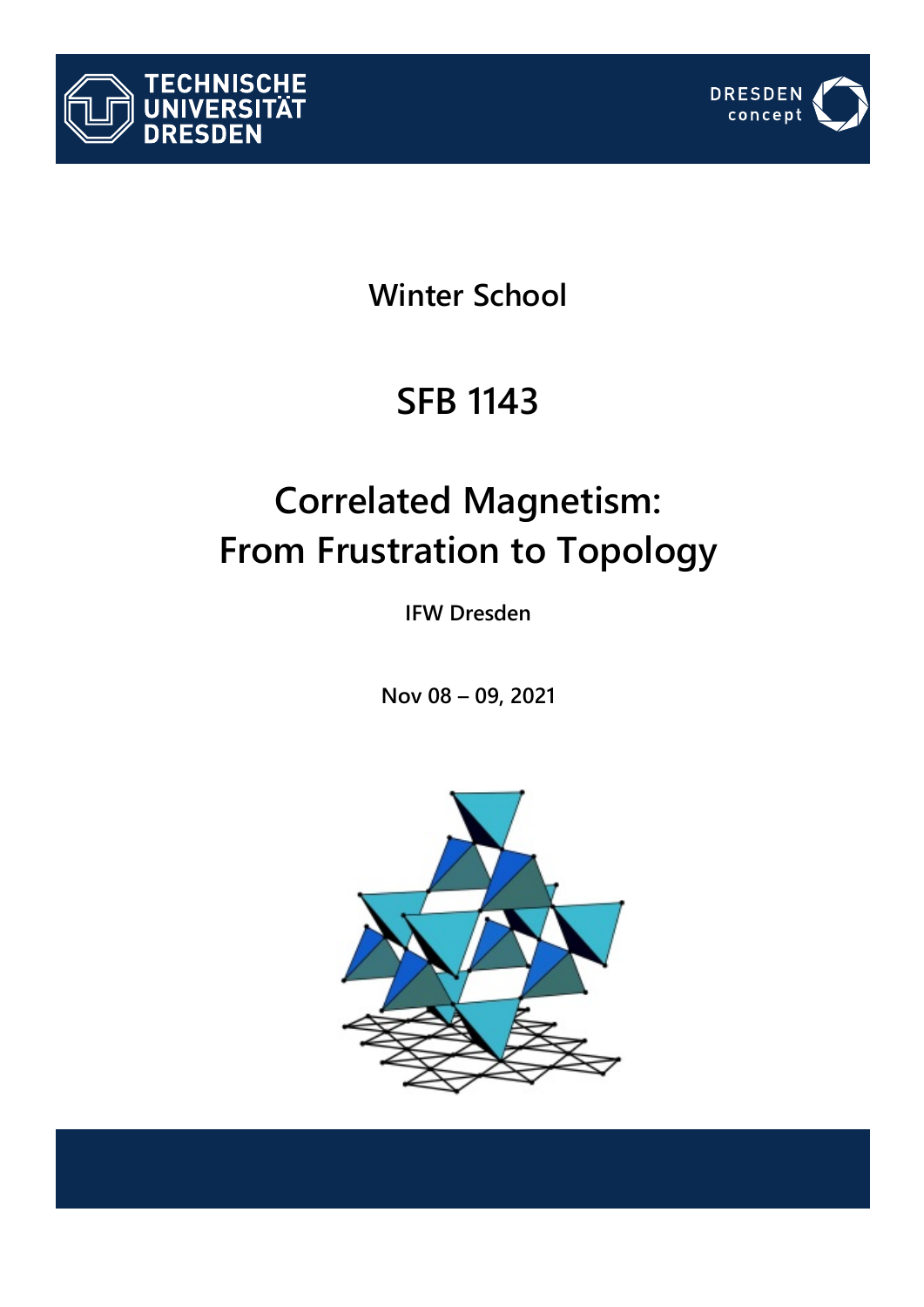**Venue: IFW Dresden Helmholtzstrasse 20 01069 Dresden**

**WLAN: SFB1143 No password needed.**

**Lecture room: Seminar Room D2E.27**

**Coffee breaks are in front of the seminar room. Lunch will be provided in the restaurant of the IFW. Please use the given meal tickets. Dinner will also be provided in the restaurant of the IFW.**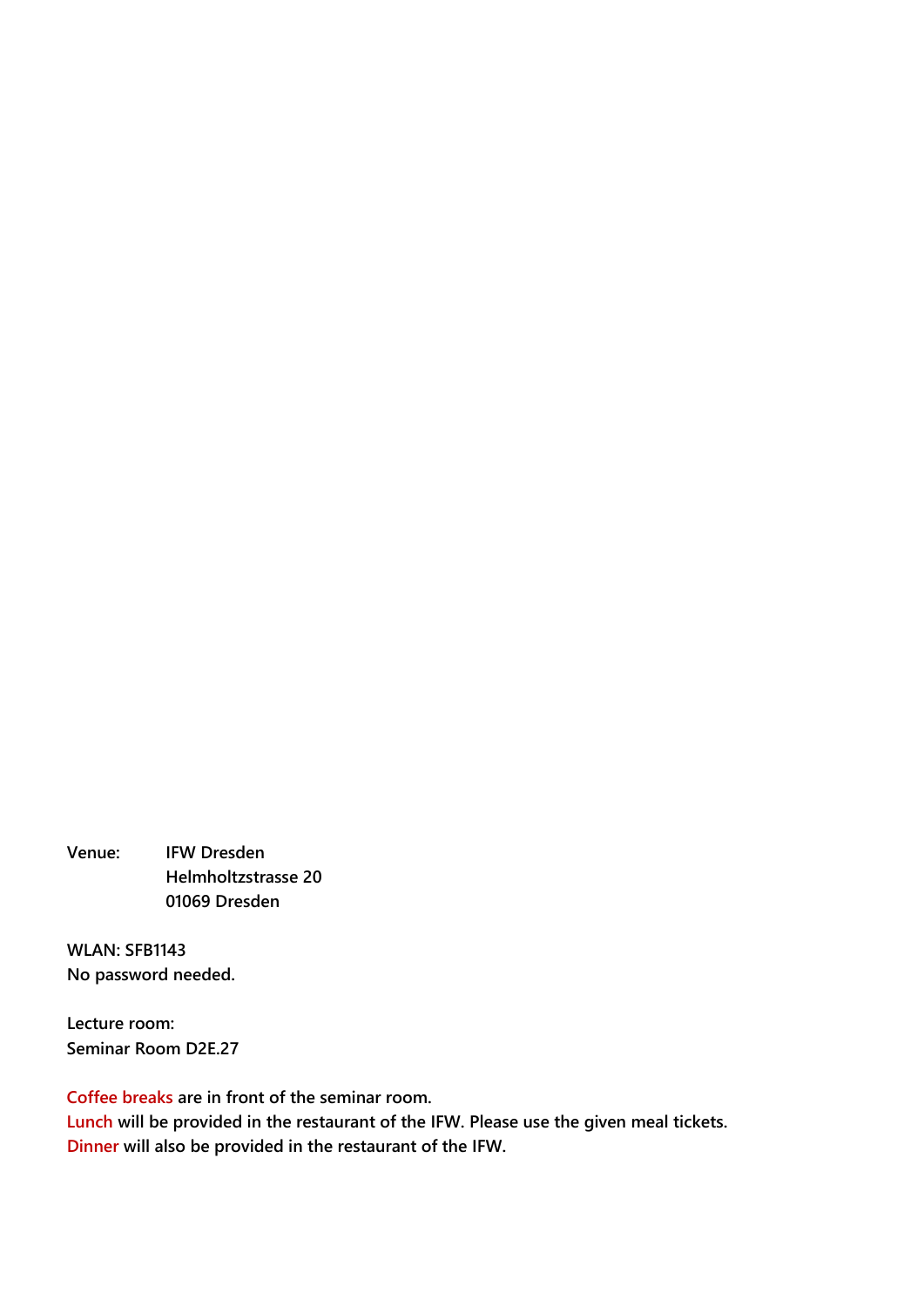### **Monday**

#### **Mon Nov 08**

| $08:15 - 08:55$ |                                     | Check-in                                                                    |
|-----------------|-------------------------------------|-----------------------------------------------------------------------------|
| $09:00 - 09:10$ | C. Hicks,<br>C. Timm,<br>S. Wurmehl | <b>Winter School opening</b>                                                |
| $09:10 - 09:15$ | M. Vojta                            | Award Ceremony "Best Doctoral Thesis 2021"                                  |
| $09:15 - 10:30$ | R. Moessner                         | Degeneracy, topology, and emergent symmetry in<br>frustrated magnets        |
| $10:30 - 10:45$ |                                     | <b>Coffee break</b>                                                         |
| $10:45 - 12:00$ | <b>Pietro Carretta</b><br>(virtual) | A local glance on spin systems: the NMR and muSR<br>point of view           |
| $12:00 - 13:30$ |                                     | Lunch                                                                       |
| $13:30 - 14:45$ | P. Puphal<br>(virtual)              | Broad introduction into crystal growth of quantum spin<br>systems           |
| $14:45 - 15:00$ |                                     | <b>Coffee break</b>                                                         |
| $15:00 - 16:15$ | M. Scherer                          | From 2D moiré materials to frustrated superlattice<br><b>Hubbard models</b> |
| $16:20 - 16:45$ |                                     | Walk to Georg-Schumann-Bau and check-in                                     |
| $16:45 - 17:45$ |                                     | Guided tour through Georg-Schumann-Bau (former<br>court and jail)           |
| $18:15 - 20:00$ |                                     | <b>Dinner</b>                                                               |
| $20:00 - $      |                                     | Get-together                                                                |